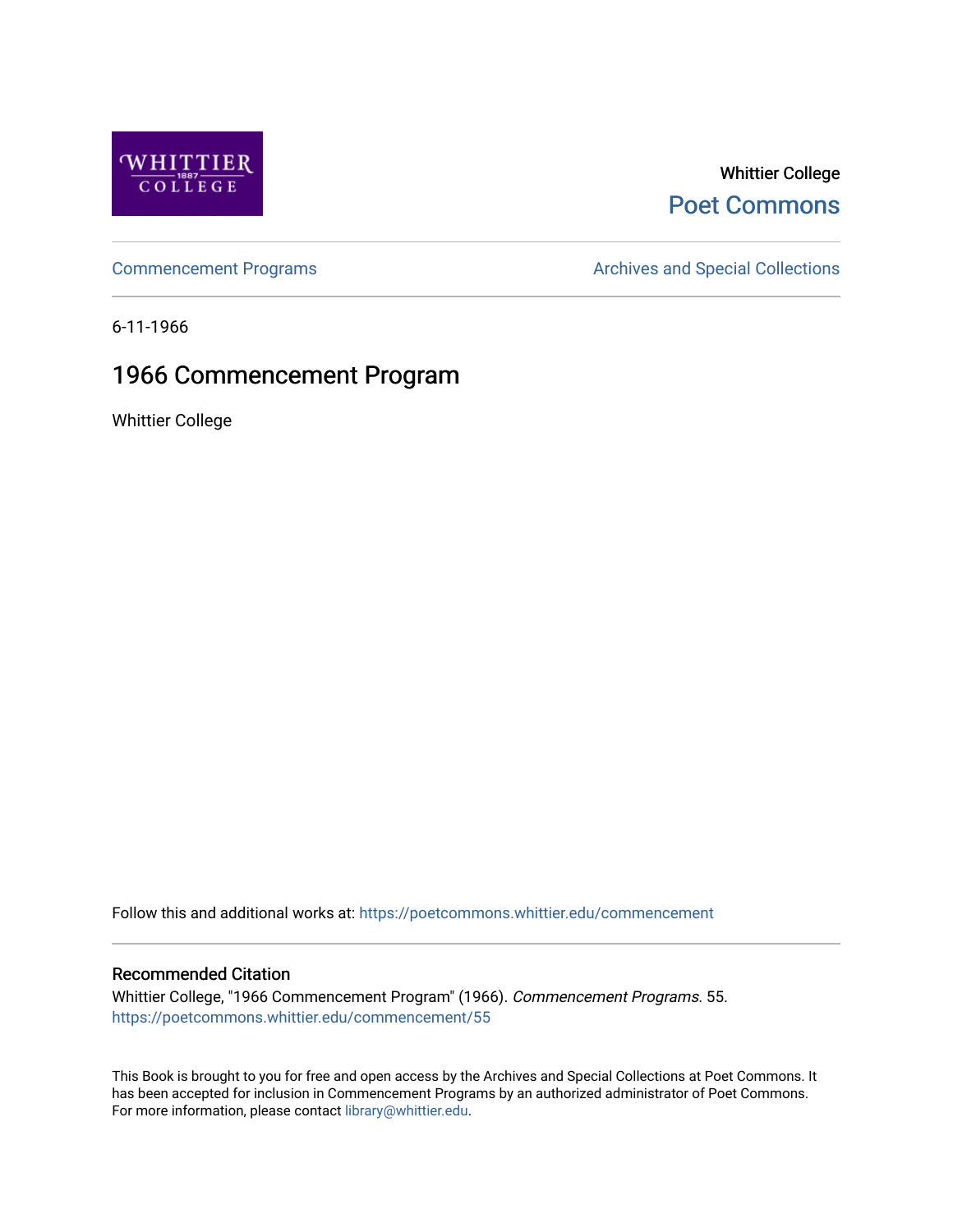# The Sixty-Chird

# Annual Commencement

## Of

## Q)hittier College



June 11, 1966

Four-thirty in the afternoon THE HERBERT E. HARRIS AMPHITHEATRE Whittier, California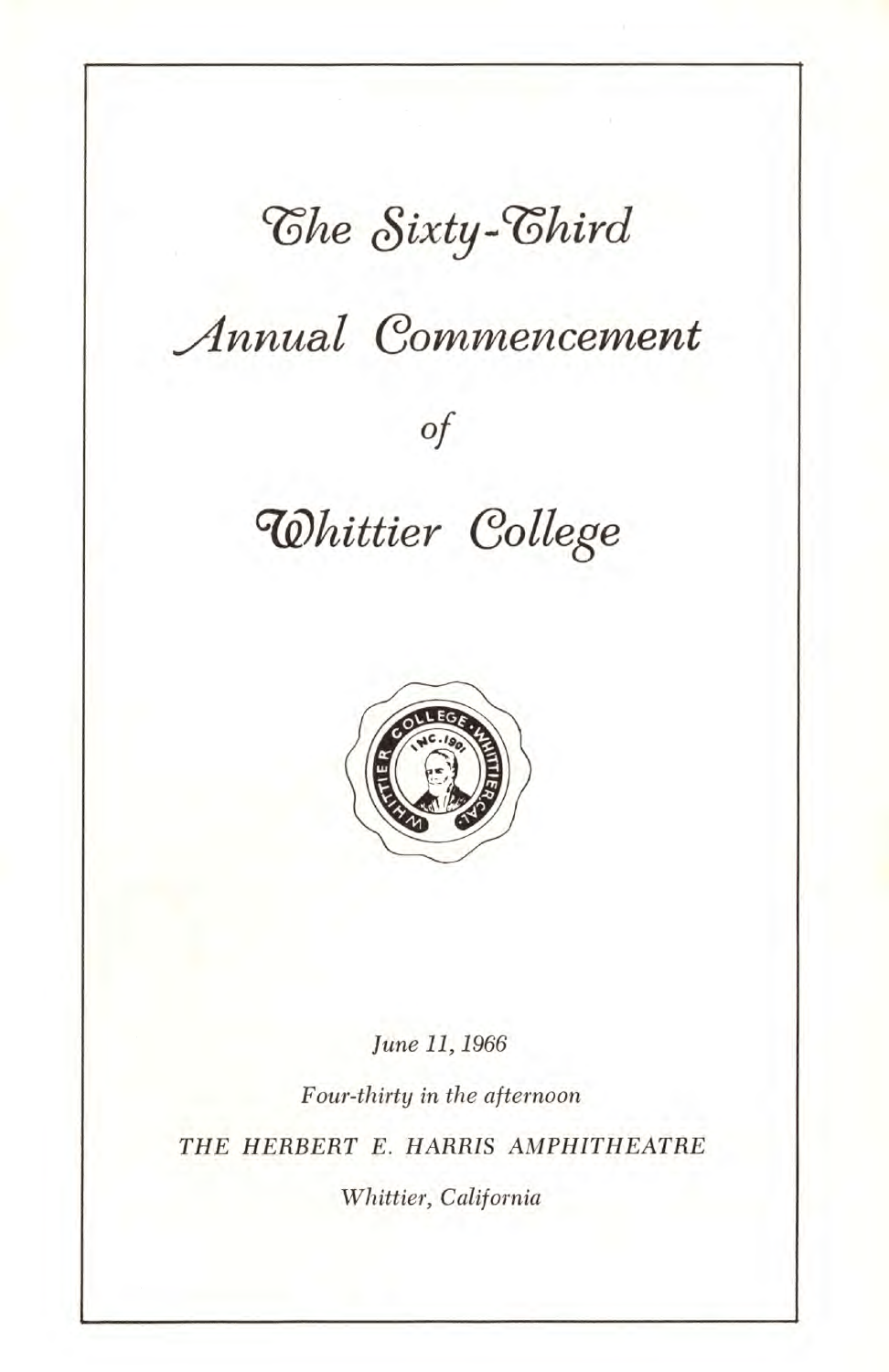

PROCESSIONAL-"Psalm XIX" Marcello (audience seated) Robert Prichard, College Organist

INVOCATION The Reverend Billy L. Lewis (audience standing) El Modena Friends Meeting

ADDRESS Vice Admiral Hyman G. Rickover United States Navy

COMMENCEMENT CHARGE William C. Wright President, Senior Class

THE CONFERRING OF DEGREES .................. Paul S. Smith, Ph.D., L.H.D., LL.D. President of the College

SENIOR CANDIDATES—W. Roy Newsom, Ph.D. Dean of the College

GRADUATE CANDIDATES—H. Randolph Pyle, Ph.D. Committee on Graduate Studies

HONORARY DEGREE—f. William Robinson, Ph.D. Committee on Honorary Degrees

ALMA MATER

(Words on last page)

BENEDICTION **.......................** Dr. William F. Riding, Minister Granville Avenue United Presbyterian Church USA Chicago, Illinois

RECESSIONAL—"Pomp and Circumstance" Elgar

BENJAMIN G. WHITTEN, Ph.D., JAMES M. MERRILL, Ph.D., Marshals Assistant Marshals are Members of Cap and Gown and Omicron Delta Kappa Ushers are Sosecos and Squires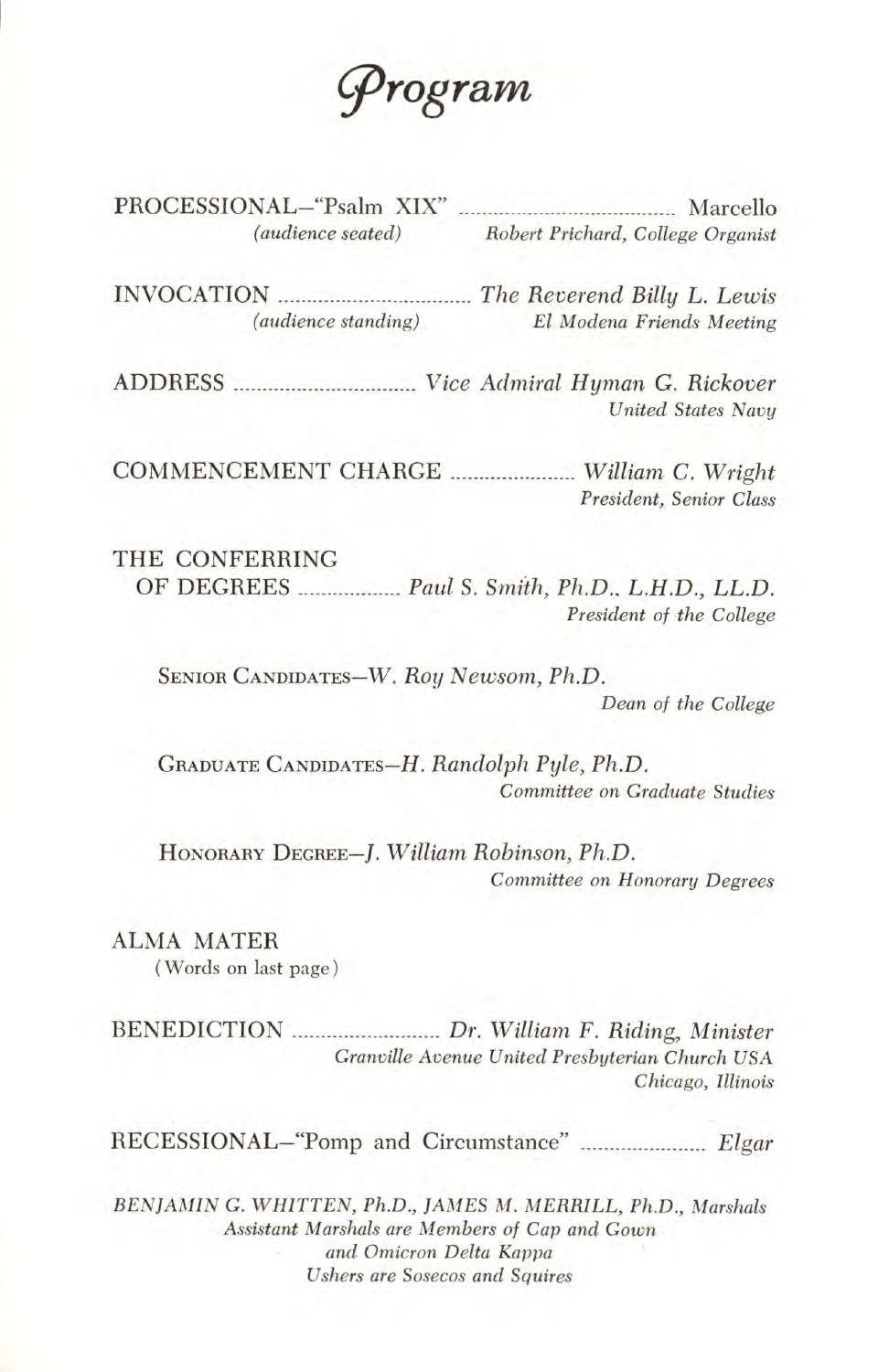#### HONORARY DEGREE

#### DOCTOR OF LAWS Chester Earl Holifield

#### MASTER OF EDUCATION JULY 31, 1965

Mahlon Brooks Conly (A.B., Whittier College)

John Edward McMurtry (A.B., Whittier College)

Keith Elbert Gaynes (A.B., Whittier College) Herbert Fred Walburg (A.B., Whittier College)

Robert Eldredge Lowe (A.B., Whittier College)

#### MASTER OF ARTS JULY 31, 1965

#### Dorothy Fowler Bruff (A.B., Whittier College)

THESIS SUBJECT: "A Historical Study of the Teacher Assistant Program in. the Little Lake School District from 1954 to 1956."

#### MASTER OF EDUCATION AUGUST 28, 1965

Virginia Lucille Kroeze (A.B., Albion College)

Richard E. Lincourt (A.B., Whittier College)

Richard Dean Morgan (A.B., Whittier College)

Marie Nadine Noar (A.B., Whittier College)

David Ellis Prince (A.B., Whittier College)

Virginia Lois Sheely (A.B., University of Kansas City)

Harrison L. Veale (A.B., Sacramento State College)

> Leon A. West, Jr. (A.B., Whittier College)

#### MASTER OF EDUCATION JANUARY 29, 1966

Henry L. Beglinger (B.S., Superior State Teachers College)

William Morton Campbell (A.B., Whittier College)

Helen Carolyn Hewitt (B.S., University of Illinois)

Ellen M. Jasnosz (A.B., Whittier College)

Lenora Maude Peel (A.B., Whittier College)

Myron L. Puckett (A.B., Whittier College)

Alan Douglas Skare (A.B., Whittier College)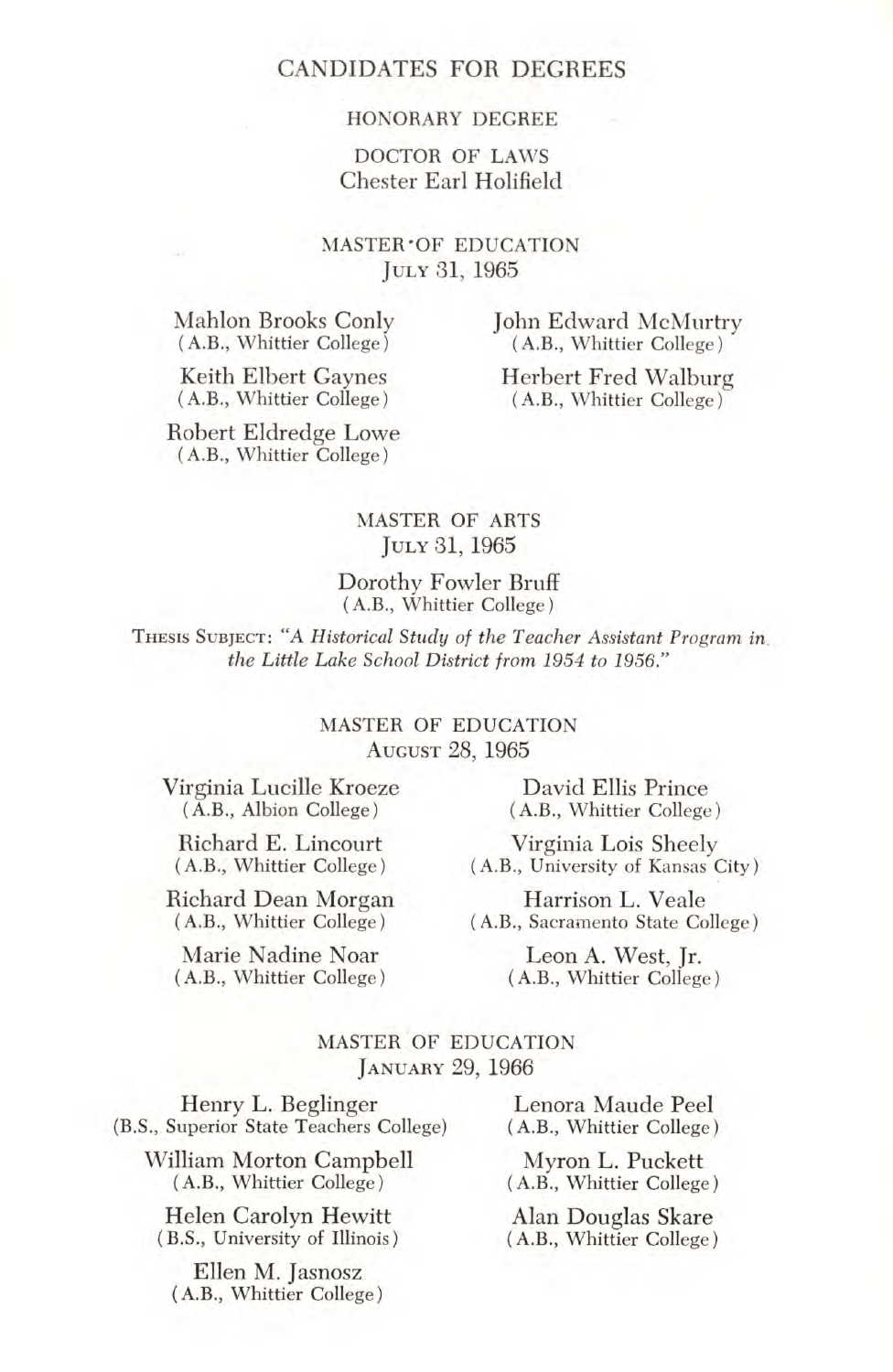MASTER OF EDUCATION JUNE 11, 1966

William Clifford Carr (A.B., Whittier College) Charlotte E. Charbonneau (A.B., Hartwick College) Ruth Adelle House (A.B., Whittier College) David William Lannigan (B.S., Wisconsin State University) William Victor McClain (A.B., Whittier College) Kate M. Magda (A.B., Whittier College) Elvira Victoria Vitarius Marshall (B.S., University of Wisconsin) Carol Ann York Melendrez (A.B., Colby College) John P. Moore, II (A.B., Whittier College)

Michael Anthony Oldham (A.B., Whittier College) David L. Oliver

(A.B., Whittier College)

(B.S in Educ. State Teachers College Richard Lee Peter (A.B., Whittier College) Richard Frank Pulice (A.B., Occidental College) Kenneth Charles Reed (A.B., Whittier College) David J. Taylor (AB., California State College at Long Beach) Nancy Lee West Slippery Rock, Penn.) David B. Westmoreland (A.B., Whittier College) Garry Bradford Wilkin B.S., Georgetown University) Verne Avers Willman

> (A.B., Whittier College) Lloyd William Wilson (A.B., Whittier College)

#### MASTER OF ARTS JUNE 11, 1966

#### J. David Bigelow

(A.B., Whittier College) THESIS SUBJECT: "Differential Effects of Aesthetic Stimuli on Field-dependent and Field-independent Persons."

#### Mary Leigh Wise

(A.B., Whittier College)

THESIS SUBJECT: "Exercises Based Upon Stories from American Literature Designed to Develop a Linguistics Awareness in the Slow Reader."

#### MASTER OF ARTS IN TEACHING JUNE 11, 1966

#### Carol Ann Elizabeth Williams

(A.B., Whittier College)

THESIS SUBJECT: "An Empirical Study of Programmed Learning in the Field of Rhetorical Speech Education Among Selected Colleges and Universities."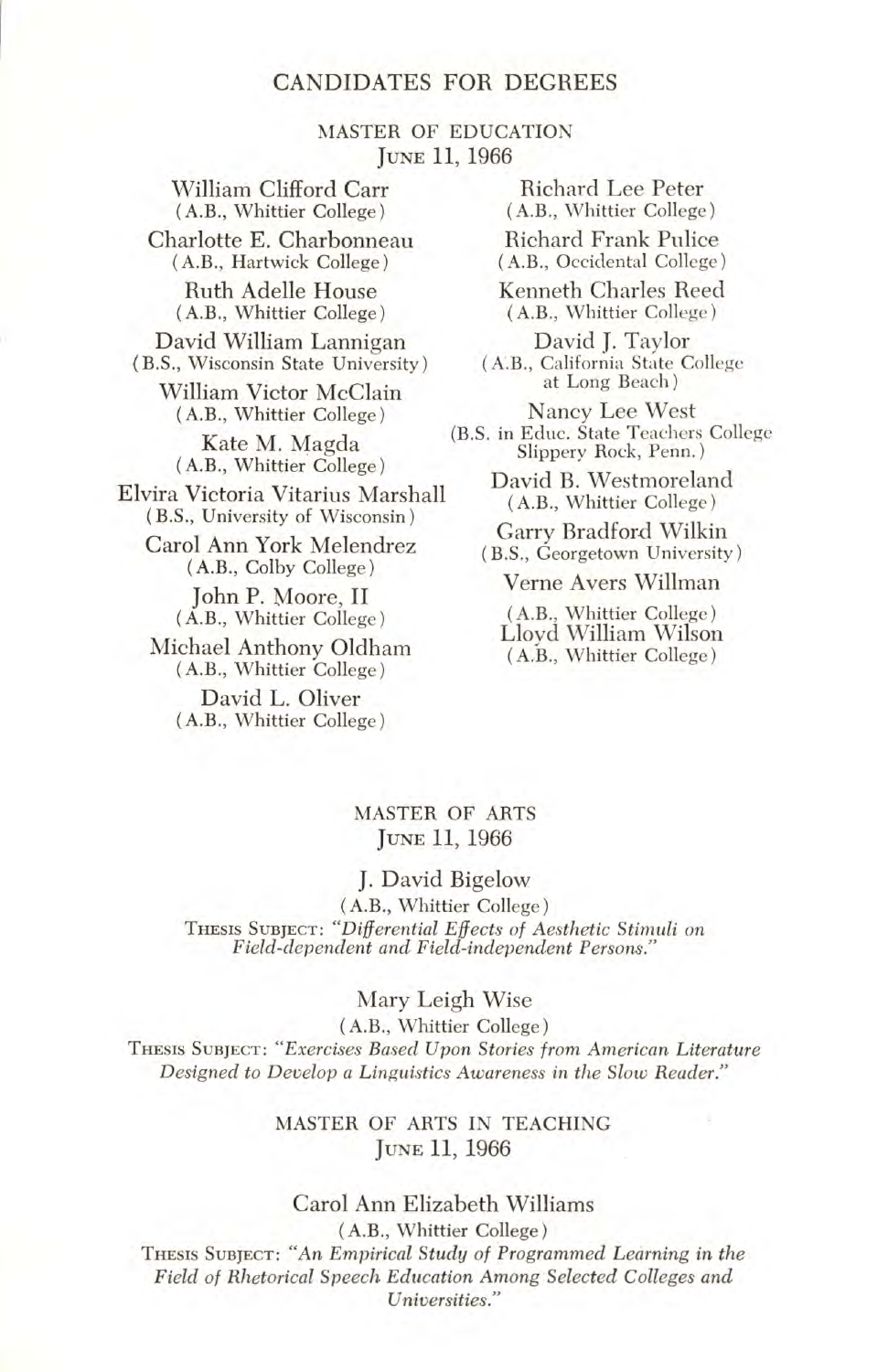#### BACHELOR OF ARTS JANUARY 29, 1966

Mohamed Ali Abdi Arthur William Appleby Diana Marie Arcadi Daryl Paul Baker Mary Leslie Baker \*\*\*Barbara Ann Beason William Francis Blake Barbara Mathison Brink Vernon J. Brock John Wylie Carlyle James Franklin Carrier James Michael Coppula Carol Elaine Corlett \*Cecelia Anne Cronkright Ann Miller Cullen Linda Louise Davis Gordon N. Farrington Ocie Orlena Greer Bettye Lou Hayes Roberta Lee Hill "May May Tsuyuko Hoshide Joan Bourland Jackson John Charles Kemp Roger D. Khoury Jane Ann Kocher "Diana Sun Oi Lai Linda Kay Lightfoot

Marilyn Jean Linton Ira LeRoy Lowery Patricia McIntyre Michael Peter Milbank Ann Berlin Nesbit Donald William Orr Michael M. Parker Doris Oleta Pearson Sandra Sanderson Pitkin Penny Marie Prill Dolores Marie Riggs Linda Diane Robinson Janet Evans Robison Ronald E. Sauke Mark Francis Scudder Julie Young Seastrom \*\*Judith Lynn Sells Daniel William Shupp Mary Jo Neslen Smitherman Gwenda Webber Tate Darrell Merle Terry Judith Kerr VanGemert John Duke Wathen Brigitta Weger Carolyn Lee Stanford Wheeler Margaret Ann Whitney Anne Warner Wilson

#### BACHELOR OF ARTS JUNE 11, 1966

Sharon Kay Agatep John S. Alberti<br>Ruben Reyes Almanzan Mary Louise Robbins Amendt Nancy Christine Anderson Linda Joy Andrews Jorge Ramon Arias Stephanie Louise Armetta Jean K. Atebara Kathleen Muriel Austin Marshall Langley Bach Jacquelyn Barnes Thomas H. Bateman Marilyn M. Beaird \* Lii Anne Behringer Charles Bartlett Bell Patricia Phillips Bell Claude Henry Bennett, III Gerald Lee Benton \*Diane Mitchell Berg Klaus J. Beyer Barbara Christine Blair Denese K. Bohanna Alan Sydney Bowman Kathleen Joyce Bradley Jon Elliott Bridston Gary Oren Brooks Robert M. Broussard

\*\* Judith Adele Brown Sandra A. Bruesch Joseph J. Brugman, Jr. Paul Albert Brunner Sarah Jane Burns Roger Paul Busico Anne Butler Raymond LeRoy Bynum Carolee Ann Callicott William R. Campbell, II David Lee Cardenas David Roger Carlson Sue Anne Carpenter Eugene George Carson, Jr. Robert Irving Carter Linda Coppula Chesnut Vonda Lee Cheverton Virginia Choo Neal Charles Chukerman Gary W. Chuse Constance Deloras Clark Carol McDermont Converse Larry Glenn Converse Renée Annette Cormany Marion Douglass Crawford Christina Tietze Cross Marcia Lee Crowther Rae Mozelle Curran

'With Honors \*\*With High Honors \*\*\*With Highest Honors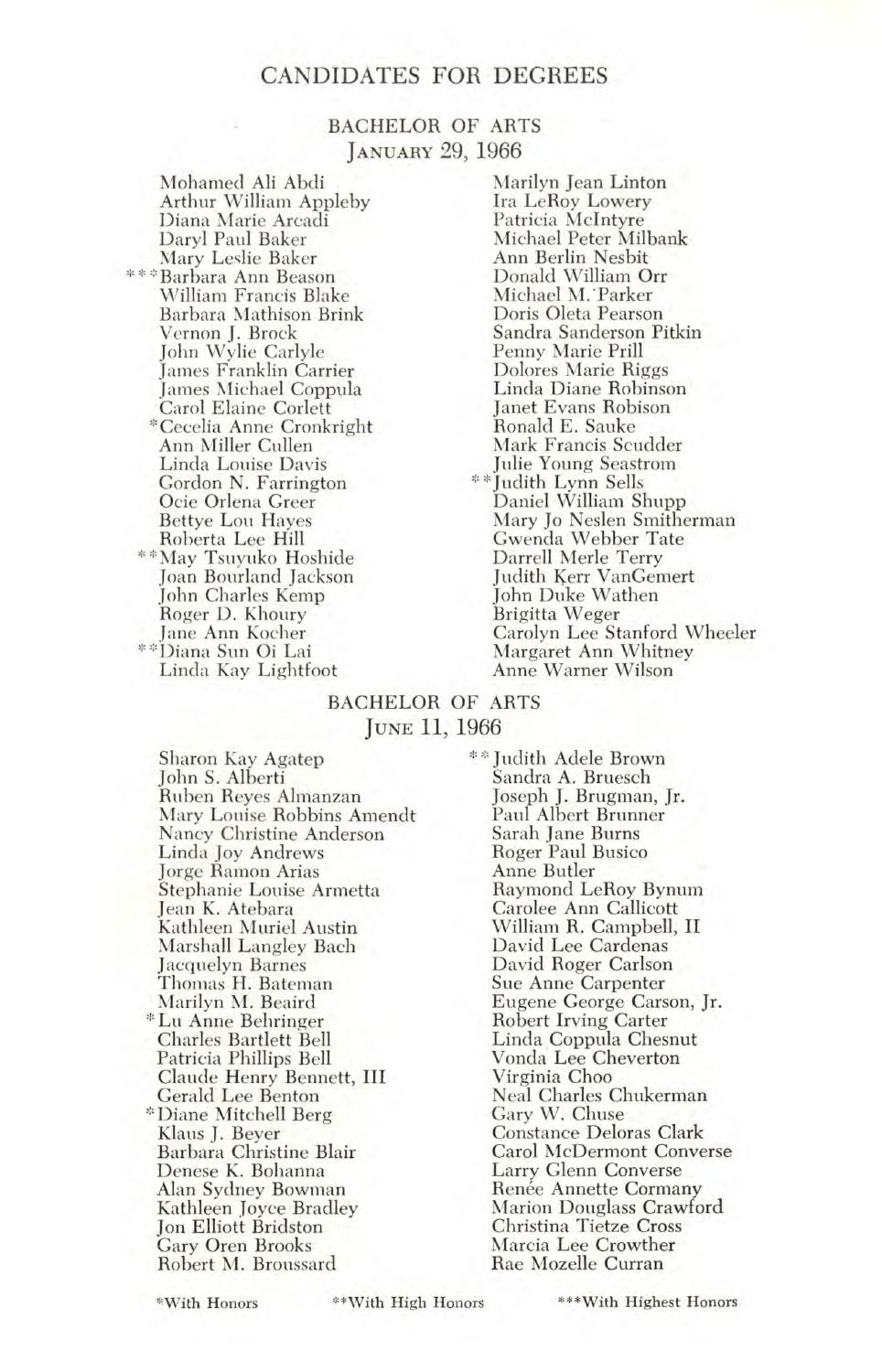Robert W. Curran Gloria Anne Hoover Carol Ellen Dean Grover Andrew Howard<br>Constance Koon Dean Patricia Mitchell Hughes Constance Koon Dean Patricia Mitchell Hughes Philip Gerald Derkum Nancy Carol Hull Diane Lone Dietrich, David C. Hume Sherill Ann Dillingham Irene Hylland Kenneth Frank DiNoto Sonja I. Ivarsen Mary Evelyn Doggett Nancy Wagner Jaro  $*$  Susan Helen Donaldson<br>Charles Scott Dozer David Ralph Dudley Joanna Eileen Johnson James T. Easter Gareth H. Jones Carole Ann Edelman Linda Mary Jones Phil Joseph Ellena<br>Craig Milton Elliott Raymond Lee Elmendorf Susan Beth Kaltman Victoria Grace Emigh Katheryn Keithley Theodore George Erler, III<br>Barbara Jean Evans Billie Ann Hall Mayfield Evans Dan Reginald Kewish Kenneth E. Evans Paul Richard King Donna Lynne Ferguson Gary Klein James Thomas Ferguson<br>John L. Ferguson John L. Ferguson Mary Olivia Larsen Patricia Firestone<br>Ianet Forbes Janet Forbes Martha Ruth Lewis Ted M. Ford Paul Lynn Lewis Nancy Jane Fox Alan Fredrick Longacre Terence J. Fraser James K. Looney Kiturah Louise Friedman Diane Leslie Lowe Penny Louise Furman Joseph Henry Luelf Patricia Ann Drake Gagne Bruce DeVoin McAllister James Neville Galloway Diane Catherine McCarty Judith DeLana Gambill Susan Gilmore McDannel Carole Jean Gerard<br>Joseph Blake Gibson Joseph Blake Gibson Arthur Edward McLean, Jr. Christopher Jon Ginnold Bernadette Amanda McNulty James Robert Goodwin Sandra Elizabeth MacCleave Paul Arthur Graham<br>Karen Lynn Grais Jeffrey Lawrence Greenacre Joseph Frederick Marcy Wendy June Greene John Christian Marron \* Bonnie Jean Guldstrand<br>| Ralph Hahn Gregory Bonsett Hardy Michael Lowell Mason John Howard Harpster<br>Pamela Harting Eric Scott Hartman Robert James Miles \*\* Patricia Jean Harvey Heather Ann Heaton Kenneth Wayne Mino Donald John Heider Boanerge Celestino Hernandez Cohen Anna Katharina Montgomery Dennis Michael Hill<br>John W. Hill, Jr. John W. Hill, Jr. Corinne Rodriguez Munoz Penny Sue Hill Guy Roger Muto Gail Hinn Mike M. Nakanishi<br>Dorothy Jane Hodge \*\*\*Patricia Faye Neilso Irving D. Hoffman

Steven Wirth Hughes<br>Nancy Carol Hull Gregg Alan Johnson<br>Joanna Eileen Johnson Douglas Jack Kalender<br>Susan Beth Kaltman Tamara Jean Kerzic<br>Dan Reginald Kewish Katina Dell Lasater<br>Truett Lawson Donna Lee Loomer<br>James K. Looney William Tindall MacBeth<br>Sandra Elizabeth MacCleave Donald Thomas Mapel<br>Joseph Frederick Marcy Maria Marvosh<br>Michael Lowell Mason Stephanie M. Mendez<br>Robert James Miles \*\*\*Patricia Faye Neilson<br>Vicky Lynn Nelson

\*With Honors "With High Honors \*\*\*With Highest Honors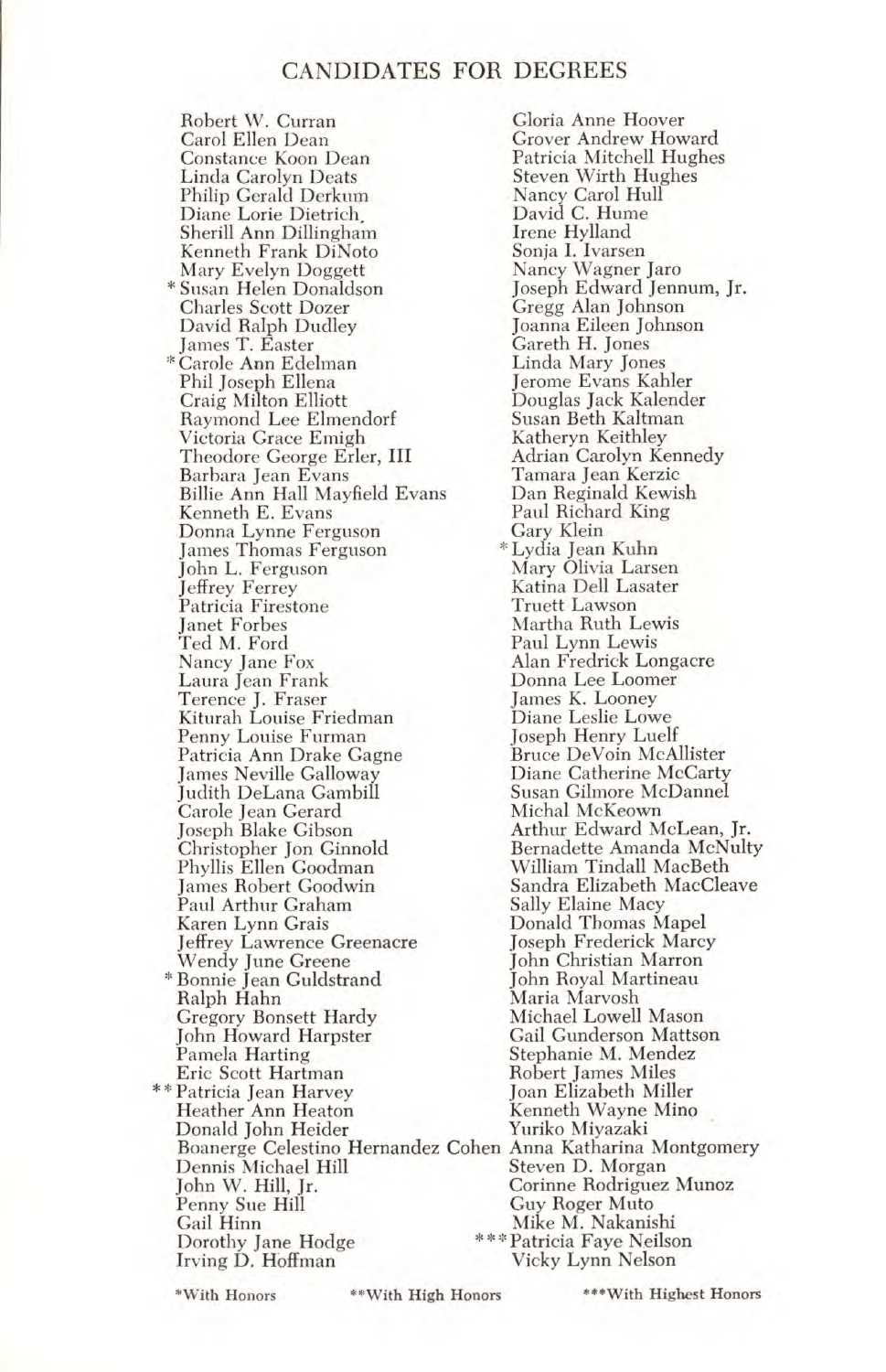Juan Oltmann Niemann Enge Patricia Mae Noyes Kazuyoshi Ochi Ronald Edward Oliver Byron Duane Olson Mary Beth Baldwin Olson Sally Jo Peckham Nicholas Miles Pentecost Sandra Lee Perry Gale Diane Peterson Carol Ilene Pifari Donald Ray Powell Ida Aitha Powell John Thomas Powers Velma Powers David L. Price James Ballard Proett Linda Mary Purdy Judith Lee Queale Stephen Hugo Rice<br>\*\*Sara Adell Roberts \*Dennis Michael Robertson Martha Carlene Robertson Theodore Karl Robison Mary Elizabeth Ross Lawrence Charles Rotenberg Jay Alan Rubin Charles Gilbert Ryder, Jr. Paul Mark Sanders Margaret Jean Scheibner Barbara Fern Scott John Richard Seymour Allen Earle Shackelford \*\* Geoffrey Carroll Shepard Sally Margaret Sherman Fredric Wade Sherrard Yvonne Shinseki Bernie Stewart Smith Susan Jane Smith Maureen Gwendolin Snell \*\*\* Cheryl Mattoon Snowdon Rowland Coulter Snowdon

Sheryl Dianne Snyder Elizabeth Ann Sorensen Susan Ann Sparks Helen Patricia Spencer Judith Eva Stalker Linda Arleen Stampfli Ella Anne Stegenga Charles David Steinle David Marc Sternshein Kaaren Helene Steubeck Linda-Lee Sutton Ralph Edwin Swearngin, Jr. James Rudolph Tarwater, II Eloise Amy Tashima Michael Edwin Thaxton Charles K. Thayer, Jr. Christopher James Tibbets Dennis Eugene Tinseth Lloyd Edward Tooks Marilyn Anne Townsend Daryl Scott Turner Joseph S. Uddo Jo Ann Carol Varnes Vera Elaine Vidinoff Dorothy Rae Voeltz Paul Andrew Wafters Kurt Edward Wegner Jeffrey Alan Weinerman Ellen Gamble Weister Diana K. Wheeler Jane Carol Whinnery Peggy Arleen Wilcoxen Carolyn Ann Williams D. Alison Wilson Marilynne Elizabeth Wilson Janice Louise Wold Valerie Ann Woodruff Sharon Scott Workman William Chandler Wright \* \* Richard Lawrence Wulfsberg Carol Lee Wunder Hope E. Zink

#### BACHELOR OF ARTS SUMMER 1966

David Manning Abercrombie Albert W. Anderson Fred Decker Anderson, Jr. Bonnie Clair Barrett Catherine Estelle Behnke Ronny Joe Brown Susan Moore Brown Lynn Michele Campbell William Martin Coats Patricia F. Conner Andrea Jae Crammer Carolyn Marie Crowell Nancy Jeanne Cummings Barry Lee Daniels

Janet Irene Deakin Craig Wallace Dible Robert Michael DiGruccio Jim Paul Dutton Wendy Rae Erler Sydney Feuchtwanger Edward Arthur Garrett Maryanne Halliday Robert Charles Hammond Michael Glenn Hanchett Richard Lyle Hanna Janice Paxman Hauck Peter Roswell Hazard Gean Trimble Heidmann

\*With Honors "With High Honors

\*\*\*With Highest Honors